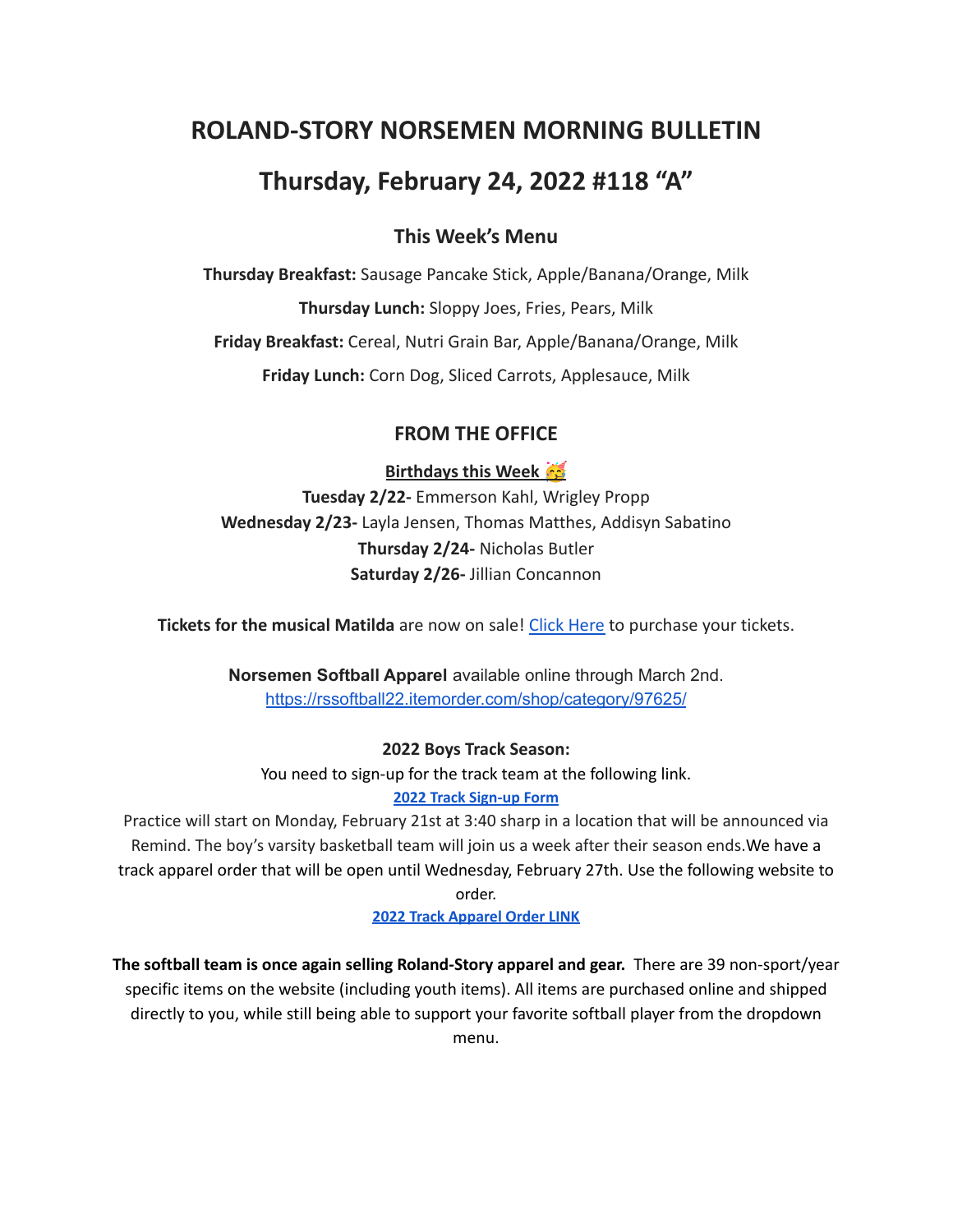We are raising funds for our overnight tournament trip, to pay officials for pre-season scrimmages, extra equipment needs that happen last minute, and to possibly get a new bunker drag for the diamond. Thanks in advance for your support and Go Norse!!!

<https://fancloth.shop/PVQQX>

Store closes 3.1.22

**Upcoming Driver's Ed Classes at Roland Story High School**

All classes will remain online and driving will be done in person. March 28-April 29 June 6-June 30 [Click](http://streetsmartsdriversed.com/) here to register.

**There will be two more public informational meetings on the upcoming bond issue.** If

approved, the March 1 bond would allow Roland-Story to move forward with a series of improvements at Dallas Kray Track & Kerry Van Winkle Field and our surrounding athletic complex facilities.

2/28 7pm at the Middle School library

Attendees will have opportunities to ask questions and provide feedback.

Learn more: [https://www.rolandstorybond.org](https://www.rolandstorybond.org/?fbclid=IwAR3AJHhy8S8KvQsof-Z44UTrIBXDkOZFSdMyUXMovrg0bH3FkvkTprNkFuM)



**[COUNSELOR FOLDER](https://docs.google.com/document/d/1vmwczNPbDzXe9vFaG5LJMQ7NYDv-i4oQJHybqA65TUc/edit?usp=sharing) (9-12)-Click here**

**Story County Community Services**

To assist Story County citizens with accessing resources and services, allowing them the opportunity to improve their quality of life. <https://www.storycountyiowa.gov/94/Community-Services>